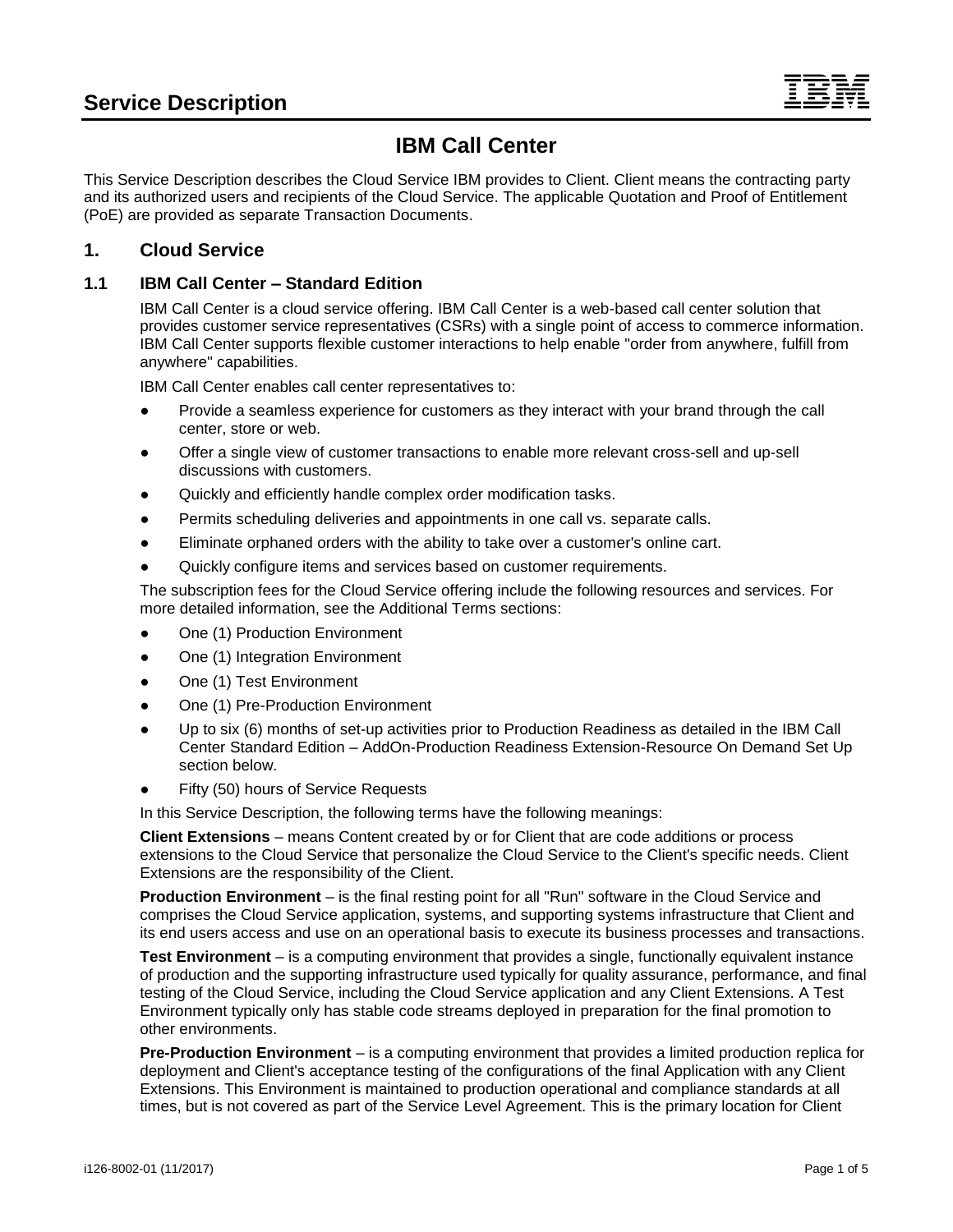conducted user acceptance testing and the final performance evaluation/testing prior to going live in Production.

**Integration Environment** – is a computing environment that provides a single, functionally equivalent instance of production and the supporting infrastructure used solely for the integration and functional testing of the new Cloud Service, including the Application and any Client Extensions. Integration Environment is anticipated to be deployed to several times per day in order to arrive at a build that is ready to be deployed to the Test Environment.

#### **1.2 Optional Services**

#### **1.2.1 IBM Call Center – AddOn – Test Environment**

Provides one (1) additional Test Environment.

#### **1.2.2 IBM Call Center – AddOn – Integration Environment**

Provides one (1) additional Integration Environment.

#### **1.2.3 IBM Call Center – AddOn – Recovery Time Objective**

Provides an improvement to recovery objectives that are included in IBM Call Center Standard Edition. This cloud service will provide customer with a four (4) hour disaster recovery time objective and two (2) hour disaster recovery point objective.

#### **1.3 Set-Up Services**

#### **1.3.1 IBM Call Center-Standard Edition-AddOn-Production Readiness Extension-Resource-Additional-Instance On Demand Set Up**

IBM will provide a period of time, to perform set-up activities to prepare the Cloud Service for Production Readiness. A subscription for IBM Call Center includes a set-up period of up to six (6) months. The set-up activities comprise:

- a. onboarding to the Cloud Service environments;
- b. establishment of network connectivity and inter-connections with Client's backend systems; and
- c. preparing the Production Environment to enable the Client to complete the initial deployment of the Client Extensions.

"Production Readiness" occurs when the following criteria are met: (1) The set-up activities are complete; and (2) the Client has completed the initial deployment of the Client Extensions onto the Production Environment.

Cloud Service subscription fees, as identified in the Transaction Document, commence at Production Readiness.

Should set-up activities, for reasons outside of IBM's control, take longer than the applicable set-up period, Client will be charged for an IBM Call Center-Standard Edition-AddOn-Production Readiness Extension-Resource-Additional-Instance On Demand Set Up for each additional month. Set-up activities do not include implementation services, which will be handled under a separate services agreement.

#### **1.3.2 IBM Call Center – AddOn – Service Requests On Demand Set Up**

Provides for additional Service Requests, as described in the Service Request section below, to be added as needed.

### **2. Content and Data Protection**

The Data Processing and Protection data sheet (Data Sheet) provides information specific to the Cloud Service regarding the type of Content enabled to be processed, the processing activities involved, the data protection features, and specifics on retention and return of Content. Any details or clarifications and terms, including Client responsibilities, around use of the Cloud Service and data protection features, if any, are set forth in this section. There may be more than one Data Sheet applicable to Client's use of the Cloud Service based upon options selected by Client. The Data Sheet may only be available in English and not available in local language. Despite any practices of local law or custom, the parties agree that they understand English and it is an appropriate language regarding acquisition and use of the Cloud Services. The following Data Sheet(s) apply to the Cloud Service and its available options. Client acknowledges that i) IBM may modify Data Sheet(s) from time to time at IBM's sole discretion and ii) such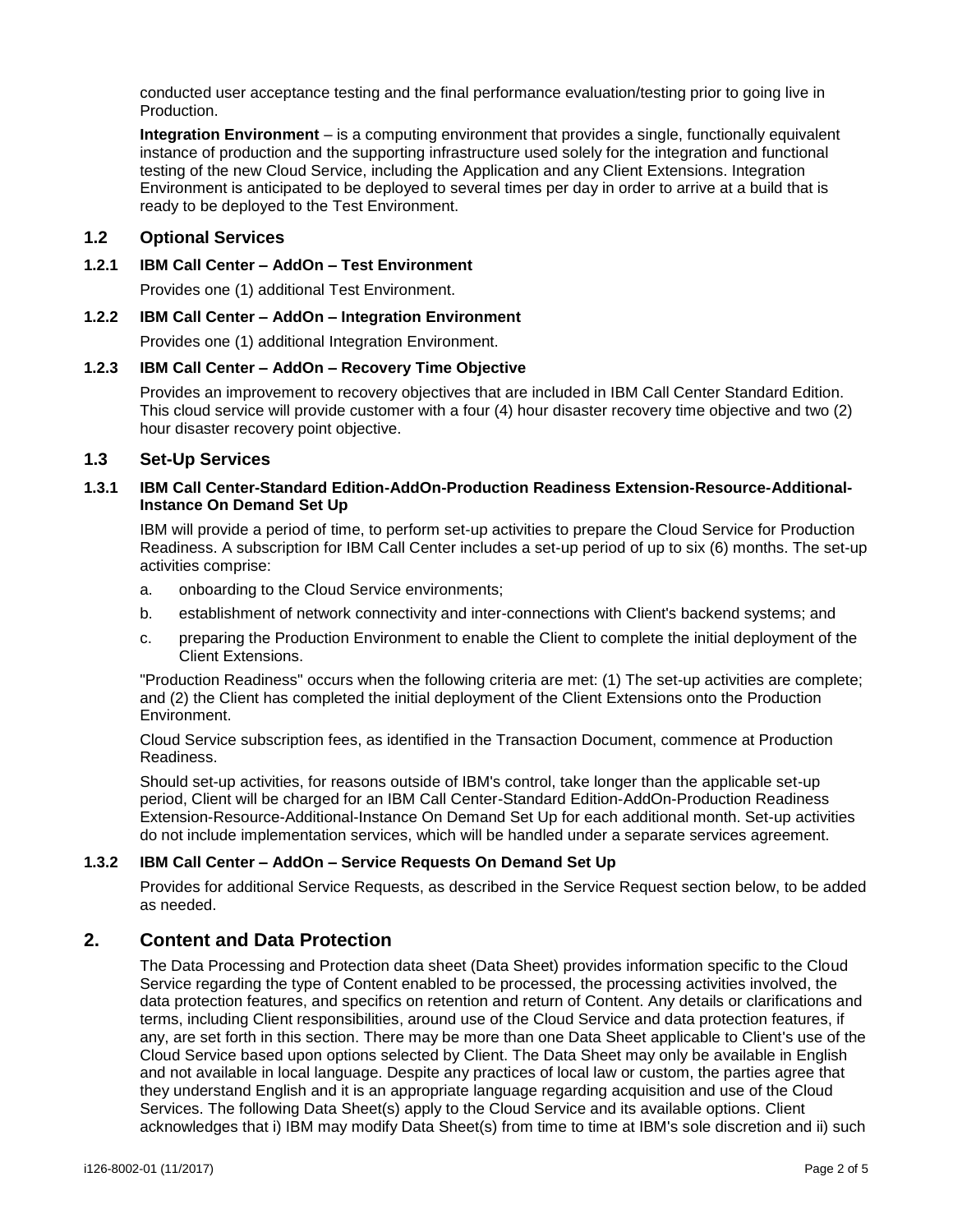modifications will supersede prior versions. The intent of any modification to Data Sheet(s) will be to i) improve or clarify existing commitments, ii) maintain alignment to current adopted standards and applicable laws, or iii) provide additional commitments. No modification to Data Sheet(s) will materially degrade the data protection of a Cloud Service.

Link(s) to the applicable Data Sheet(s):

[https://www.ibm.com/software/reports/compatibility/clarity](https://www.ibm.com/software/reports/compatibility/clarity-reports/report/html/softwareReqsForProduct?deliverableId=4A4E98C0BA7E11E7A229E0F52AF6E722)[reports/report/html/softwareReqsForProduct?deliverableId=4A4E98C0BA7E11E7A229E0F52AF6E722](https://www.ibm.com/software/reports/compatibility/clarity-reports/report/html/softwareReqsForProduct?deliverableId=4A4E98C0BA7E11E7A229E0F52AF6E722)

Client is responsible to take necessary actions to order, enable, or use available data protection features for a Cloud Service and accepts responsibility for use of the Cloud Services if Client fails to take such actions, including meeting any data protection or other legal requirements regarding Content.

IBM's Data Processing Addendum at<http://ibm.com/dpa> (DPA) and DPA Exhibit(s) apply and are referenced in as part of the Agreement, if and to the extent the European General Data Protection Regulation (EU/2016/679) (GDPR) applies to personal data contained in Content. The applicable Data Sheet(s) for this Cloud Service will serve as the DPA Exhibit(s). If the DPA applies, IBM's obligation to provide notice of changes to Subprocessors and Client's right to object to such changes will apply as set out in DPA.

### **3. Service Level Agreement**

IBM provides the following availability service level agreement ("SLA") for the Cloud Service as specified in a PoE. The SLA is not a warranty. The SLA is available only to Client and applies only to use in production environments.

#### **3.1 Availability Credits**

Client must log a Severity 1 support ticket with the IBM technical support help desk within 24 hours of first becoming aware that there is a critical business impact and the Cloud Service is not available. Client must reasonably assist IBM with any problem diagnosis and resolution.

A support ticket claim for failure to meet an SLA must be submitted within 3 business days after the end of the contracted month. Compensation for a valid SLA claim will be a credit against a future invoice for the Cloud Service based on the duration of time during which production system processing for the Cloud Service is not available ("Downtime"). Downtime is measured from the time Client reports the event until the time the Cloud Service is restored and does not include time related to a scheduled or announced maintenance outage; causes beyond IBM's control; problems with Client or third party content or technology, designs or instructions; unsupported system configurations and platforms or other Client errors; or Client-caused security incident or Client security testing. IBM will apply the highest applicable compensation based on the cumulative availability of the Cloud Service during each contracted month, as shown in the table below. The total compensation with respect to any contracted month cannot exceed 10 percent of one twelfth (1/12th) of the annual charge for the Cloud Service.

### **3.2 Service Levels**

Availability of the Cloud Service during a contracted month

| Availability during a contracted month | Compensation<br>$\frac{1}{2}$ (% of monthly subscription fee* for contracted month<br>that is the subject of a claim) |
|----------------------------------------|-----------------------------------------------------------------------------------------------------------------------|
| Less than $99.9\%$                     | 2%                                                                                                                    |
| Less than $99\%$                       | 5%                                                                                                                    |
| Less than 95%                          | 10%                                                                                                                   |

\* If the Cloud Service was acquired from an IBM Business Partner, the monthly subscription fee will be calculated on the then-current list price for the Cloud Service in effect for the contracted month which is the subject of a claim, discounted at a rate of 50%. IBM will make a rebate directly available to Client.

Availability, expressed as a percentage, is calculated as: the total number of minutes in a contracted month minus the total number of minutes of Downtime in a contracted month divided by the total number of minutes in the contracted month.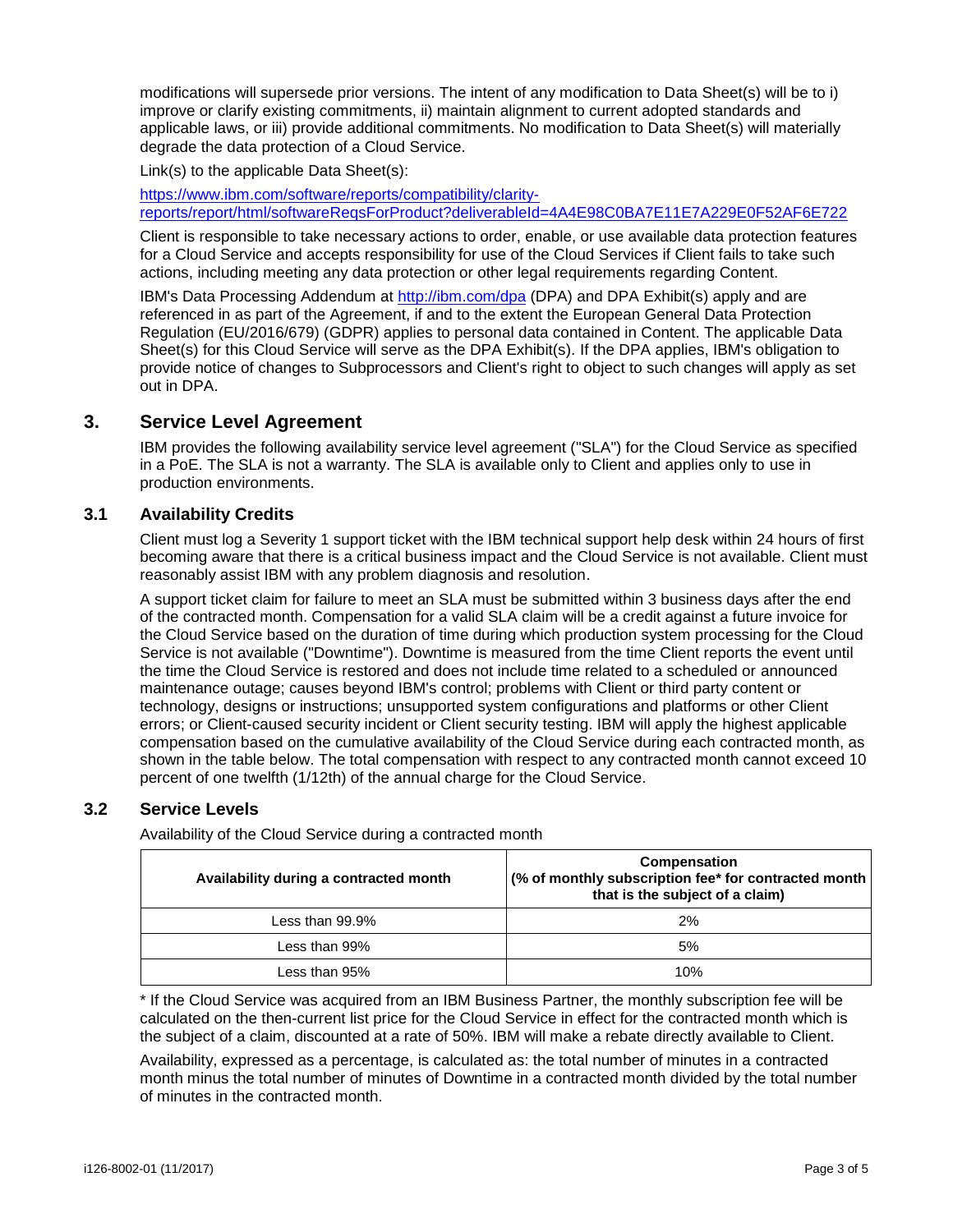## **4. Technical Support**

Technical support for the Cloud Service is provided via phone, email, and an online problem reporting system. IBM's software as a service support guide available at [https://www-](https://www-01.ibm.com/software/support/saas_support_guide.html)01.jbm.com/software/support/saas\_support\_quide.html provides general technical support contact and other information and processes. Technical support is offered with the Cloud Service and is not available as a separate offering.

### **5. Entitlement and Billing Information**

#### **5.1 Charge Metrics**

The Cloud Service is available under the charge metric specified in the Transaction Document:

- Authorized User is a unit of measure by which the Cloud Service can be obtained. Client must obtain separate, dedicated entitlements for each unique Authorized User given access to the Cloud Service in any manner directly or indirectly (for example, through a multiplexing program, device or application server) through any means. Sufficient entitlements must be obtained to cover the number of Authorized Users given access to the Cloud Service during the measurement period specified in Client's PoE or Transaction Document. Authorized users are the number of simultaneous users accessing the Cloud Service.
- Instance is a unit of measure by which the Cloud Service can be obtained. An Instance is access to a specific configuration of the Cloud Service. Sufficient entitlements must be obtained for each Instance of the Cloud Service made available to access and use during the measurement period specified in Client's PoE or Transaction Document.
- Hour is a unit of measure by which the Cloud Service can be obtained. Sufficient Hour entitlements must be obtained to cover the total number of whole or partial Hours of the Cloud Service used during the measurement period specified in Client's PoE or Transaction Document.

### **5.2 Set-Up Charges**

A one-time setup fee will be billed at the rate specified in the Transaction Document for each setup service ordered.

#### **5.3 Overage Charges**

If actual usage of the Cloud Service during the measurement period exceeds the entitlement specified in the PoE, an overage charge will be billed at the rate specified in the Transaction Document in the month following such overage.

### **5.4 Billing Frequency**

Based on selected billing frequency, IBM will invoice Client the charges due at the beginning of the billing frequency term, except for overage and usage type of charges which will be invoiced in arrears.

### **6. Term and Renewal Options**

The term of the Cloud Service begins on the date IBM notifies Client of their access to the Cloud Service, as documented in the PoE. The PoE will specify whether the Cloud Service renews automatically, proceeds on a continuous use basis, or terminates at the end of the term.

For automatic renewal, unless Client provides written notice not to renew at least 90 days prior to the term expiration date, the Cloud Service will automatically renew for the term specified in the PoE.

For continuous use, the Cloud Service will continue to be available on a month to month basis until Client provides 90 days written notice of termination. The Cloud Service will remain available to the end of the calendar month after such 90 day period.